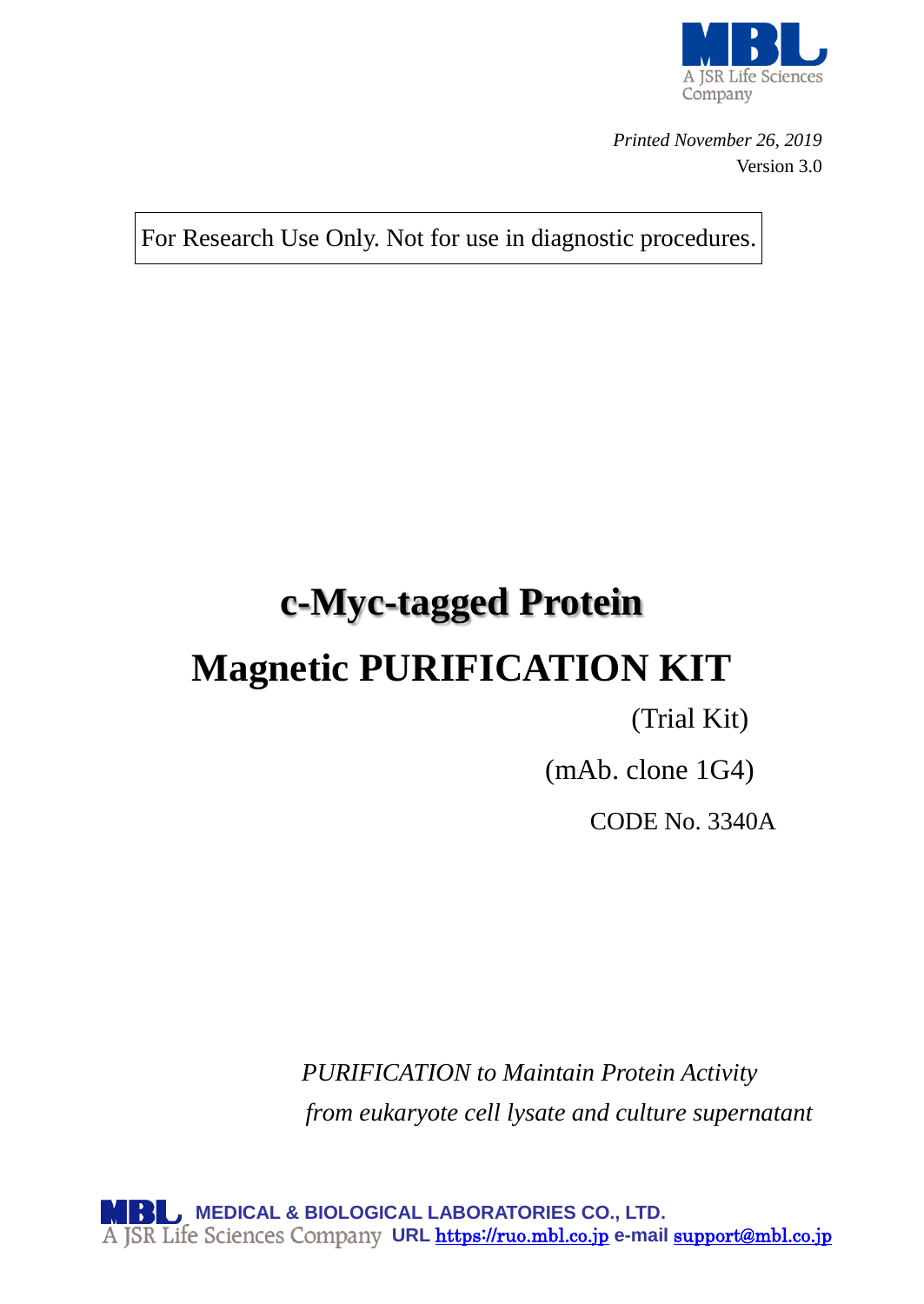## **Product Description**

The ability to isolate and study a purified protein lies at the heart of modern biochemistry. Researchers in many fields require highly purified, active proteins for studies involving signaling pathways, enzymology, receptor binding, DNA binding, post-transcriptional modifications, and much more.

The method of purification is one of the important keys for maintaining protein structure and function. The c-Myc-tagged Protein Magnetic PURIFICATION KIT is designed for the isolation of c-Myc tagged protein from cell lysates and culture supernatant. Severe conditions such as acidic or alkaline elution can denature protein structure while maintaining a neutral pH can preserve protein activity and conformation. MBL has developed the Anti-c-Myc-tag Magnetic Beads to quickly and efficiently purify c-Myc-tagged proteins at neutral pH to maintain protein activity and native conformation. The c-Myc-tag peptide competitively elutes the c-Myc tagged protein from Anti-c-Myc-tag Magnetic Beads while minimally interfering with protein function.

The affinity of the anti-c-Myc-tag antibody is also very important. Very high affinity antibody cannot be dissociated from the c-Myc-tagged protein, and low affinity antibody is not sufficient for binding. MBL has optimized the affinity of the anti-c-Myc-tag antibody to permit high yields and efficient purification of functional c-Myc-tagged proteins for biochemical studies. This kit is simple and fast, because all procedures of this kit have been optimized.

## **Kit Components**.

**1. Anti-c-Myc-tag Magnetic Beads** 200 µL x 1 vial

2 mg magnetic beads in 200  $\mu$ L PBS/0.1% BSA with 0.1% ProClin 150 as preservative

**2. Elution Peptide** 100 µg x 2 vials (lyophilized)

c-Myc-tag peptide (EQKLISEEDL), 100 µg in 100 µL PBS after reconstitution

**3. Wash Concentrate** 1 mL x 1 vial

20x concentrate

## **Procedure Summary**



## **Product Capacity**

The purification capacity of the Anti-c-Myc-tag Magnetic Beads varies depending upon the c-Myc-tagged protein. For examples,  $100 \mu L$  of Anti-c-Myc-tag Magnetic Beads (100  $\mu L$  slurry) can be purified 2.2  $\mu$ g of a c-Myc-tagged protein (27 kDa).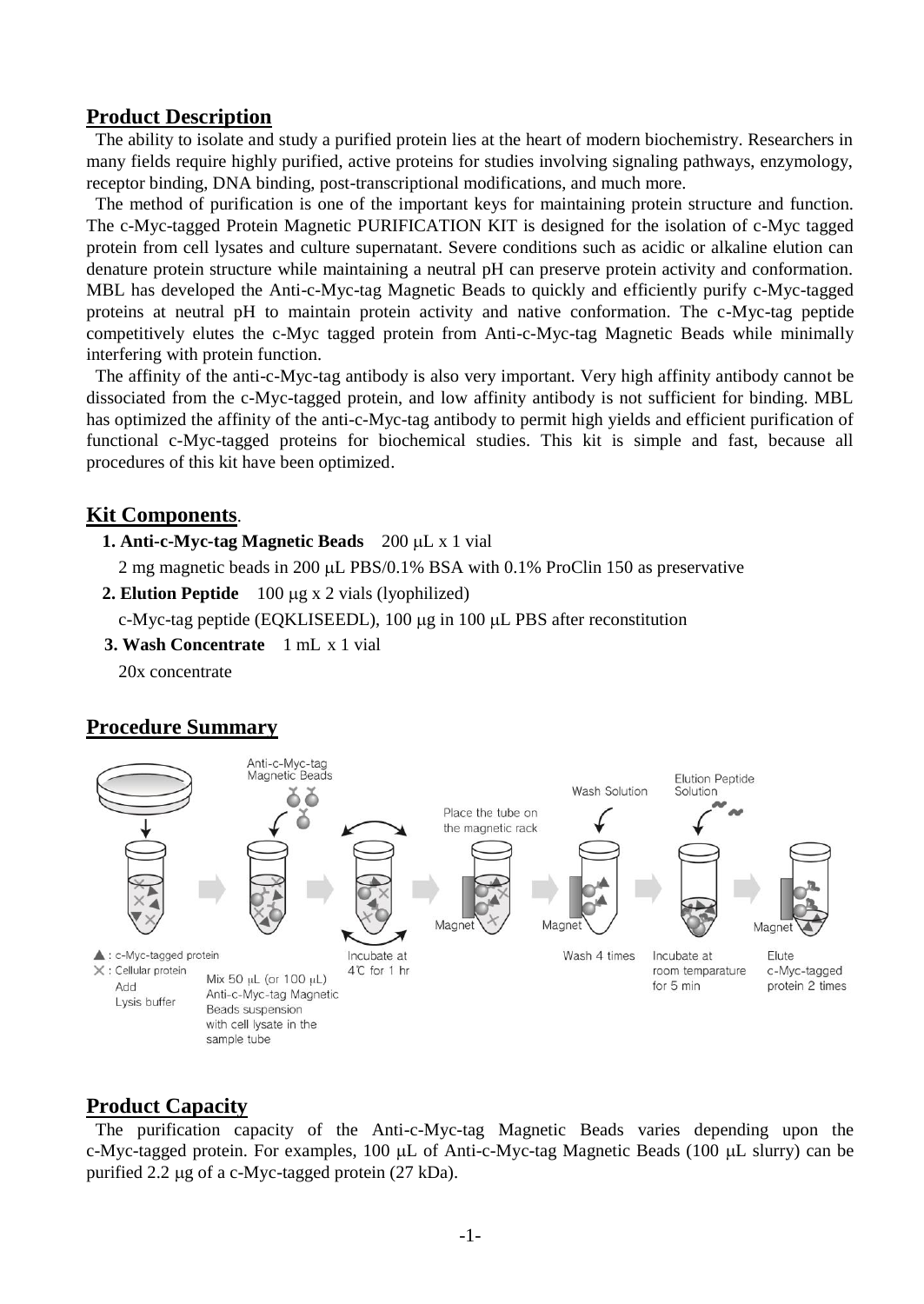## **Materials Required but not Provided**

- 1. Microcentrifuge capable of 15,000 x g
- 2. Sampling tube (1.5 mL)
- 3. End-over-end rotator
- 4. Magnetic Rack (MBL; code 3190)
- 5. Lysis buffer

Suitable Lysis buffer varies with cell type.

**Note**: see Additional Information

Homemade Lysis buffer

|                         | 20-50 mM Tris-HCl (pH 7.5) or HEPES-KOH (pH 7.5) |
|-------------------------|--------------------------------------------------|
| 50-250 mM               | NaCl                                             |
| $5 \text{ }\mathrm{mM}$ | <b>EDTA</b>                                      |
| $1\%$                   | $NP-40$ or Triton $X-100$                        |
|                         | if necessary add Protease Inhibitor Cocktail     |
|                         | (e.g. SIGMA; code P8340, PIERCE; code 78415).    |

## **Storage**

Store for up to 1 year from date of receipt at 2-8ºC. Do not freeze.

## **Protocols**

The following protocol is for the isolation of c-Myc-tagged proteins produced in a 100-mm cell culture dish. The expression level of the c-Myc-tagged protein may vary. If necessary, adjust the volume of Anti-c-Myc-tag Magnetic Beads and Elution Peptide Solution proportionally.

#### **Material Preparation**

1. Wash Solution

 Dilute Wash Concentrate with 20 times its volume of distilled water. (e.g. Dilute 0.5 mL of Wash Concentrate with 9.5 mL of distilled water.) For each purification, prepare 5 mL of Wash Solution.

2. Elution Peptide Solution

Reconstitute the Elution Peptide with  $100 \mu L$  of distilled water. If you want to store the reconstituted Elution Peptide, prepare appropriate aliquots (e.g.  $45 \mu L \times 2$  tubes) and store at -20ºC. Repeated freezing and thawing is not recommended.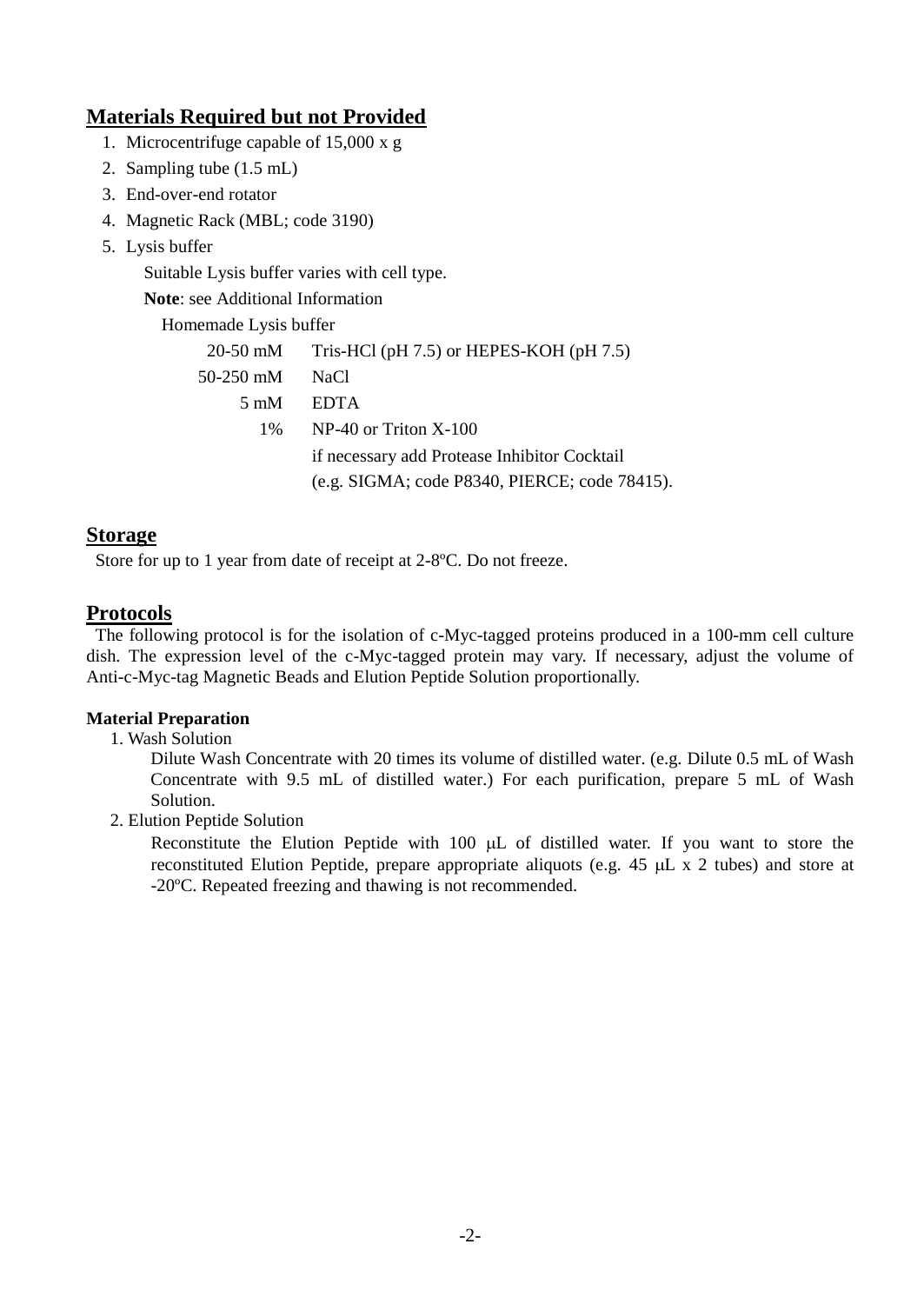## **A. Purification from mammalian cultured cell lysate**

#### **(c-Myc-tagged protein is not secreted from the cells)**

#### **(Lysis of Mammalian Cells)**

- 1. Detach the cells from the culture dish if necessary, and collect the cell suspension into the centrifuge tube.
- 2. Centrifuge the cell suspension at 400 x g for 5 minutes to pellet the cells. Carefully remove and discard the supernatant.
- 3. Wash cells by resuspending the cell pellet in ice-cold PBS.
- 4. Centrifuge the cell suspension at 400 x g for 5 minutes to pellet the cells. Carefully remove and discard the supernatant.
- 5. Add 0.5 mL of Lysis buffer to the cell pellet and vortex.
- 6. Incubate the sample for 15 minutes on ice.
- 7. Remove cell debris by centrifugation at 15,000 x g for 5 minutes at 4ºC.

#### **(Purification of c-Myc-tagged Protein)**

- 8. Transfer the 0.5 mL of cell lysate to the 1.5 mL sampling tube.
- 9. Resuspend Anti-c-Myc-tag Magnetic Beads by voltexing for a few seconds immediately before dispending.
- 10. Dispense 50  $\mu$ L of the Anti-c-Myc-tag Magnetic Beads suspension into the sampling tube prepared in step 8. If necessary, please use  $100 \mu L$  of the Anti-c-Myc-tag Magnetic Beads suspension to increase protein yield.
- 11. Incubate with gentle end-over-end mixing for 1 hour at 4ºC.
- 12. Place the tube on Magnetic Rack (MBL; code no.3190) for 10 seconds. And remove the supernatant.
- 13. Add 1 mL of Wash Solution to the tube. Resuspend the magnetic bead pellet by voltexing for a few seconds.
- 14. Place the tube on the Magnetic Rack for 10 seconds. And remove the supernatant.
- 15. Repeat steps 13-14 three additional times.
- 16. Add 20 µL Elution Peptide Solution to the tube. Voltex the tube for a few seconds. Incubate for 5 minutes at room temperature.
- 17. Place the tube on the Magnetic Rack for 10 seconds. Transfer the supernatant to another tube.
- 18. Repeat steps 16-17 again. The two eluates may be pooled in one sampling tube.

## **B. Purification from culture supernatant**

#### **(c-Myc-tagged protein is secreted into the culture supernatant)**

- 1. Collect the culture supernatant from the cell culture dish into 15 mL centrifuge tube.
- 2. Centrifuge at 400 x g for 5 minutes to remove cell debris.
- 3. Transfer the supernatant to new 15 mL centrifuge tube.
- 4. Resuspend Anti-c-Myc-tag Magnetic Beads by voltexing for a few seconds immediately before dispending.
- 5. Dispense 50  $\mu$ L of the Anti-c-Myc-tag Magnetic Beads suspension into the 15 mL centrifuge tube with culture supernatant. If necessary, please use  $100 \mu L$  of the Anti-c-Myc-tag Magnetic Beads suspension to increase protein yield
- 6. Incubate with gentle end-over-end mixing for 1 hour at 4ºC.
- 7. Centrifuge at 400 x g for 5 minutes using swinging bucket rotor. Carefully remove the supernatant, but leave  $100-400 \mu L$  supernatant above the magnetic bead pellet.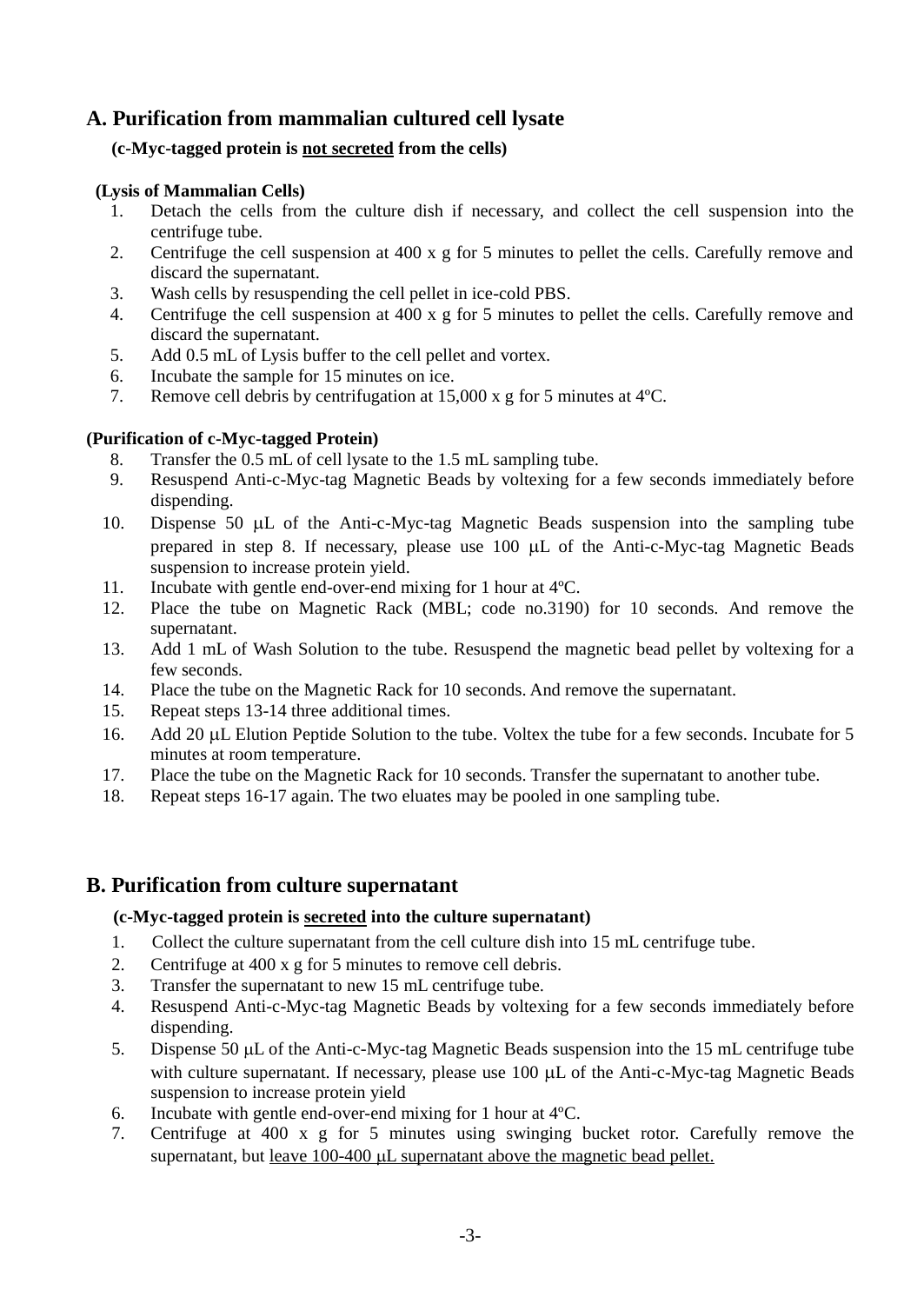- 8. Resuspend the magnetic bead pellet in the  $100-400 \mu L$  supernatant by voltexing for a few seconds.Transfer the suspension to 1.5 mL sampling tube.
- 9. Place the tube on Magnetic Rack (MBL; code no. 3190) for 10 seconds. Remove the supernatant.
- 10. Add 1 mL of Wash Solution to the tube. Resuspend the magnetic bead pellet by voltexing for a few seconds.
- 11. Place the tube on the Magnetic Rack for 10 seconds. Remove the supernatant.<br>12. Repeat steps 10-11 three additional times.
- Repeat steps 10-11 three additional times.
- 13. Add 20 µL Elution Peptide Solution to the tube. Voltex the tube for a few seconds. Incubate for 5 minutes at room temperature.
- 14. Place the tube on the Magnetic Rack for 10 seconds. Transfer the supernatant to another tube.
- 15. Repeat steps 13-14 again. The two eluates may be pooled in one sampling tube.

(Note: Steps 14-18 of protocol A are identical to steps 11-15 of protocol B.)

#### **Example of Purification Result 1**

#### Purification of c-Myc-tagged GST protein





#### SDS-PAGE (Coomassie Brilliant Blue Staining)

The transformed competent *E.coli* JM109 cells were induced by the addition of IPTG in the culture medium (1 mL) to express the C-terminal c-Myc-tagged GST protein. After an induction period, the cells were pelleted by centrifugation and then resuspended in 0.5 mL of the Lysis buffer. c-Myc-tagged GST protein was purified according to the preceding protocol A.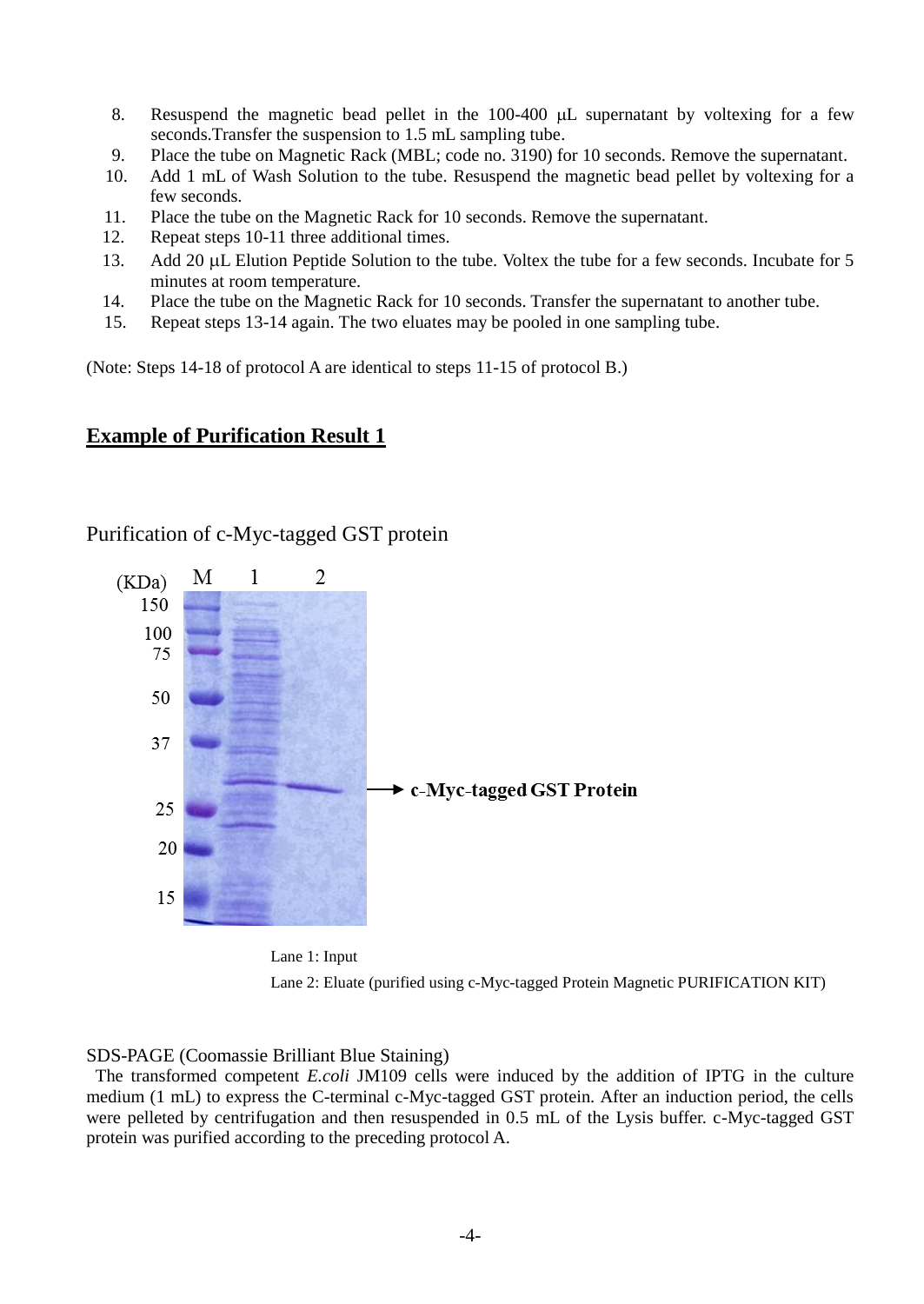## **Example of Purification Result 2**



## Purification of c-Myc-tagged Sox2 protein



SDS-PAGE (Coomassie Brilliant Blue Staining) & X-gal staining

Human embryonic kidney (HEK293T) cells were transfected with pcDNA-c-Myc-tagged Sox2 and cultured for 60 hours. Cells were then lysed in the Lysis buffer (0.5 mL/100-mm dish) and purified according to the preceding protocol A.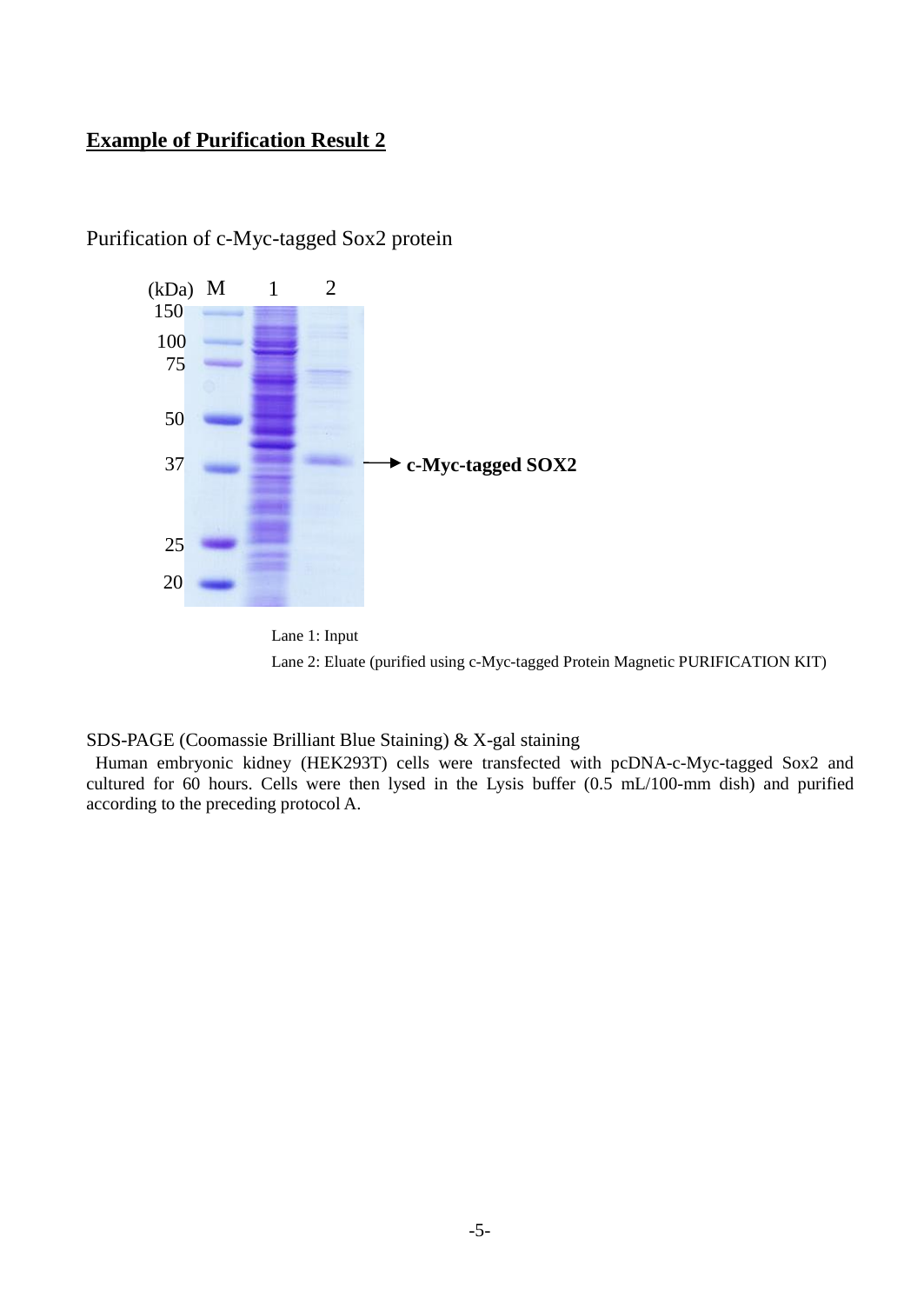## **Additional Information**

Several reagents were examined whether or not they were suitable for use with the c-Myc tagged Protein Magnetic PURIFICATION KIT. The results are listed below.

| <b>Chaotropic agents</b>   |                 |                |  |  |
|----------------------------|-----------------|----------------|--|--|
| <b>Urea</b>                | 1 <sub>M</sub>  | Yes            |  |  |
| <b>Guanidine-HCl</b>       | 1 <sub>M</sub>  | Yes            |  |  |
|                            |                 |                |  |  |
| <b>Reducing agents</b>     |                 |                |  |  |
| <b>DTT</b>                 | $10 \text{ mM}$ | Yes            |  |  |
| 2-Mercaptoethanol          | $10 \text{ mM}$ | Yes            |  |  |
|                            |                 |                |  |  |
|                            |                 |                |  |  |
| Tween-20                   | 5%              | Yes            |  |  |
| TritonX-100                | 5%              | Yes            |  |  |
| <b>NP-40</b>               | 5%              | Yes            |  |  |
| <b>Digitonin</b>           | $1\%$           | Yes            |  |  |
| n-Octyl-β-D-gulcoside      | $1\%$           | Yes            |  |  |
| <b>CHAPS</b>               | $1\%$           | Yes            |  |  |
| <b>CHAPSO</b>              | $1\%$           | Yes            |  |  |
| <b>SDS</b>                 | 0.05%           | N <sub>0</sub> |  |  |
| <b>Sodium Deoxycholate</b> | 0.5%            | Yes            |  |  |
|                            |                 |                |  |  |
|                            |                 |                |  |  |
| <b>NaCl</b>                | 1 <sub>M</sub>  | Yes            |  |  |
| <b>Glycerol</b>            | 10%             | Yes            |  |  |
| <b>EDTA</b>                | $10 \text{ mM}$ | Yes            |  |  |
|                            |                 |                |  |  |

The "Yes" indicates the reagents can be used in the Lysis buffer for this kit up to the indicated concentration. The "No" indicates the reagents cannot be used in the Lysis buffer for this kit at the indicated concentration.

## **Related Products:**

Please visit our website at [https://ruo.mbl.co.jp](https://ruo.mbl.co.jp/).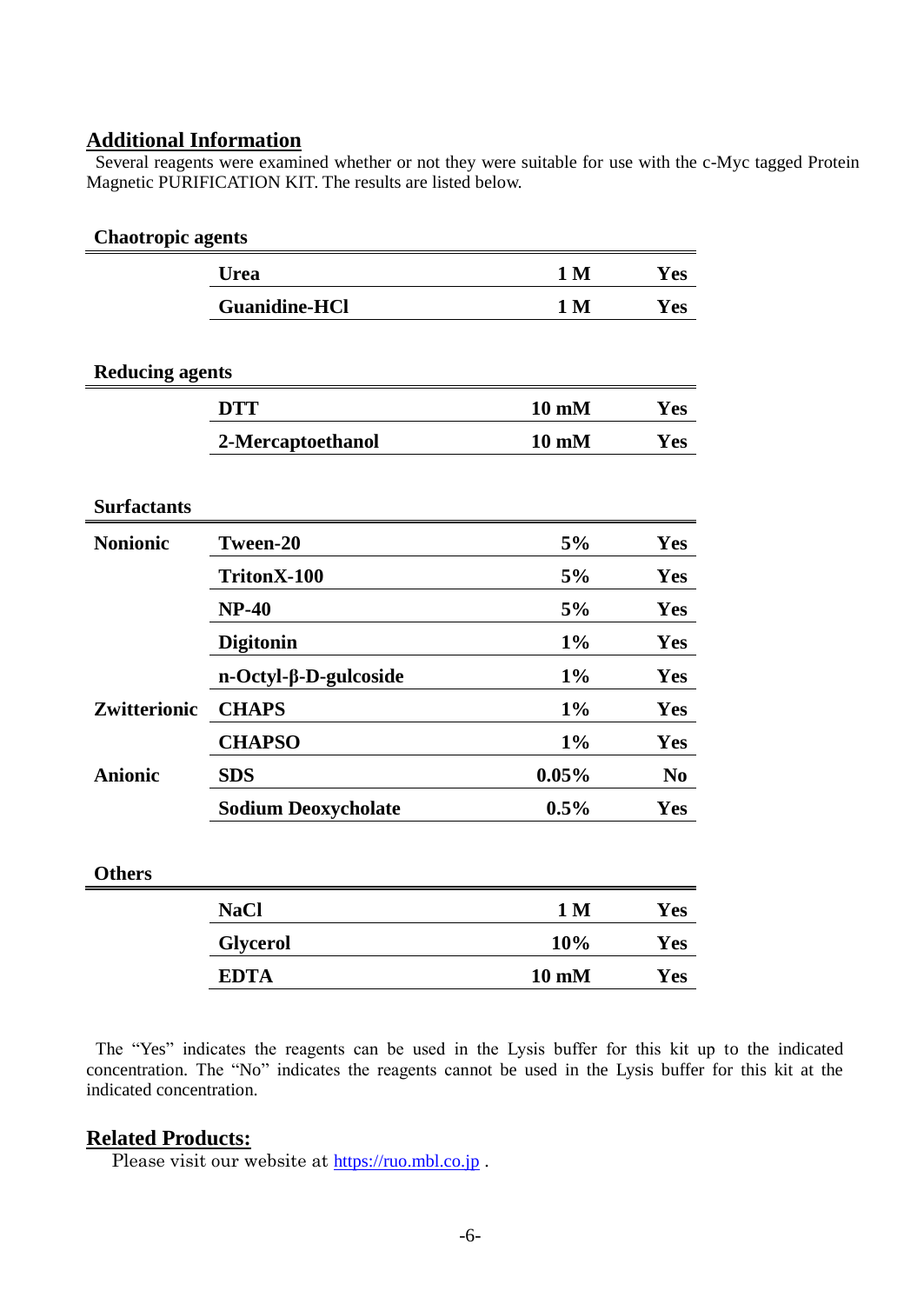#### はじめに

さまざまな研究分野で、活性のあるタンパク質、構造を保ったタンパク質を精製することは大変重要です。 活性や構造を保ったままでタンパク質を精製するためには、酸、アルカリなどの過酷な条件下ではなく、マイ ルドな中性条件下で精製できることが理想的です。このキットは、哺乳動物細胞などで発現させた c-Myc-tag 融合タンパク質をマイルドな中性条件下で、磁気ビーズを使い短時間で精製可能にしたキットです。

キットに含まれる抗 c-Myc-tag 磁気ビーズには抗 c-Myc-tag 抗体が結合しています。サンプルチューブの 中で c-Myc-tag 融合タンパク質(哺乳動物細胞などで発現させた c-Myc-tag 融合タンパク質など、以下目的 タンパク質と略す)と抗 c-Myc-tag 磁気ビーズを混合します。インキュベーション後の洗浄で目的タンパク 質以外を洗い流します。続けて過剰量の c-Myc-tag ペプチドを含む溶液を加えることで、目的タンパク質と 競合させ、抗 c-Myc-tag 磁気ビーズから目的タンパク質を解離させて回収します。スピンカラムを使用する ことにより、全工程、1 時間 30 分以内(細胞抽出液の調製工程は除く)で迅速に目的タンパク質を精製す ることができます。

MBL では、このキットのために、最適な親和性を持った抗体を開発しました。抗体と抗原の親和性が弱 いと十分な結合が起こらず、強すぎると抗体と抗原の解離をマイルドな中性条件下では行うことができませ ん。本キットで使用している抗 c-Myc-tag 抗体は c-Myc-tag 融合タンパク質をマイルドな中性条件下で精製 するために最適な親和性を示します。

#### キット構成

- **1. Anti-c-Myc-tag Magnetic Beads**  $200 \mu L \times 1 \neq 0$ 保存剤として 0.1%の ProClin 150 を含有する PBS/0.1% BSA に 2 mg の磁気ビーズが入っています。
- **2.** Elution Peptide 100 μg x 2 本 (凍結乾燥品) c-Myc-tag ペプチド(EQKLISEEDL)、100 µL の脱イオン水に溶解すると 100 µg /100 µL PBS になります。
- 3. Wash Concentrate 1 mL x 1 本 (20 倍濃縮品)

#### 精製法の概略(培養細胞からの精製)



#### <u>精製のキャパシティー</u>

精製のキャパシティーは c-Myc-tag 融合タンパク質の種類によって異なります。

27 kDa の c-Myc-tag 融合タンパク質で測定した例では、100 μL の抗 c-Myc-tag ビーズは 2.2 μg の c-Myc-tag 融合タンパク質を回収することができました。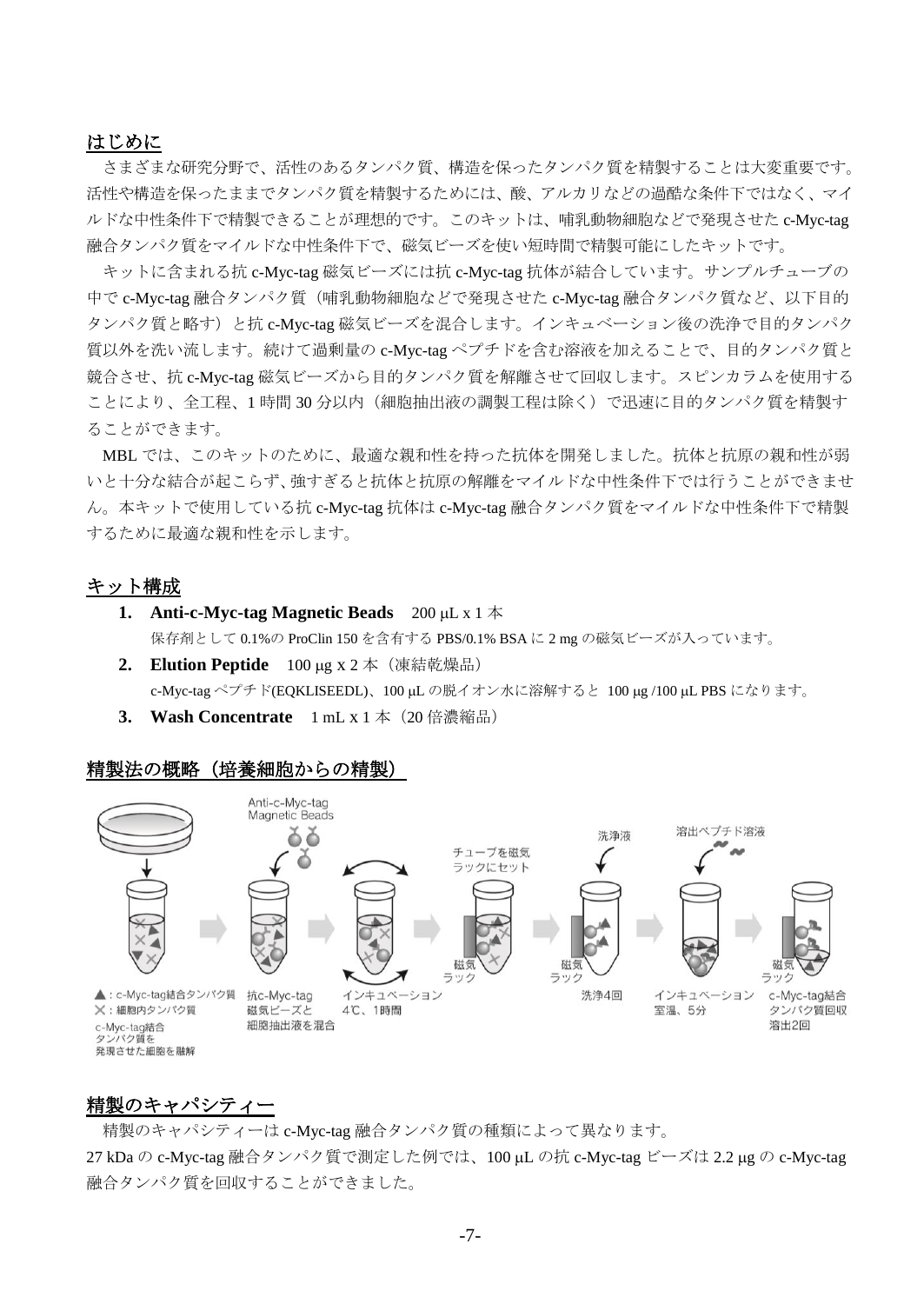#### 必要なもの(**Kit** 以外)

- 1. マイクロ遠心機 (15,000 x g まで遠心できるもの)
- 2.サンプルチューブ(1.5 mL)
- 3.ローテーター
- 4.磁気ラック(MBL; code 3190)
- 5. 細胞溶解バッファー 細胞によって最適な細胞溶解バッファーの種類は異なります。

## 試薬の使用可否表をご覧下さい。

自家製の例

|                                            | 20-50 mM Tris-HCl (pH 7.5) 又は HEPES-KOH (pH 7.5) |  |
|--------------------------------------------|--------------------------------------------------|--|
| 50-250 mM                                  | - NaCl                                           |  |
|                                            | $5 \text{ mM}$ EDTA                              |  |
|                                            | 1% NP-40 又は Triton X-100                         |  |
|                                            | 必要に応じて Protease Inhibitor Cocktail を加えて下さい。      |  |
| (例: SIGMA; code P8340, PIERCE; code 78415) |                                                  |  |

#### 保存

製品有効期限は、出荷後 1 年間です。2-8ºC で保存して下さい。凍結はお避け下さい。

#### プロトコル

次のプロトコルは 100-mm dish で培養した哺乳動物細胞で発現させた c-Myc-tag 融合タンパク質を精製す る場合の例です。c-Myc-tag 融合タンパク質の発現のレベルはさまざまです。発現させるタンパク質の種類、 発現系、細胞の種類、遺伝子導入用試薬あるいは培養日数などに影響されます。必要に応じて、抗 c-Myc-tag ビーズの量と溶出ペプチド溶液の量を調整して下さい。

#### 試薬の準備

1. 洗浄液

Wash Concentrate(20 倍濃縮品)を脱イオン水で 20 倍希釈して下さい。

(例:0.5 mL の Wash Concentrate に 9.5 mL の脱イオン水を加えて下さい。)

1 回の精製につき 5 mL の洗浄液を用意して下さい。

2. 溶出ペプチド溶液

Elution Peptide (100 μg の c-Myc-tag ペプチド EOKLISEEDL を 100 μL の PBS に溶解後、凍結乾燥し てあります)に 100 uL の脱イオン水を加えて数回ピペッティングして溶解して下さい。

溶解後の溶出ペプチド溶液を保存する場合は適切な量にサンプルチューブに分注して、-20ºC に保存 して下さい。(例:45 μL x 2 本)凍結融解の繰り返しは避けて下さい。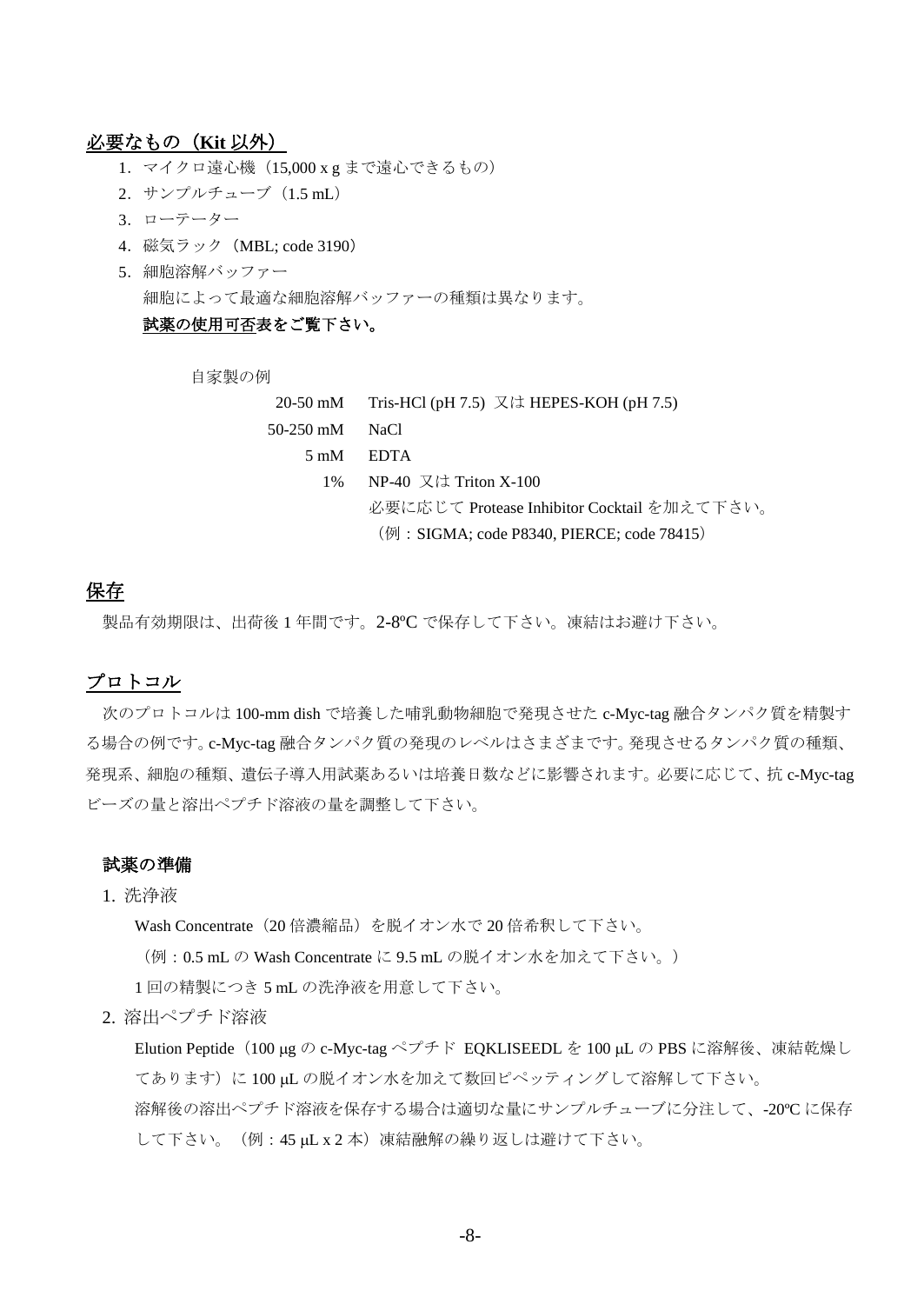## 培養細胞からの精製(**c-Myc-tag** 融合タンパク質が細胞外に分泌されない場合) (細胞抽出液の調製)

- 1. c-Myc-tag タンパク質を発現させた細胞を 1.5 mL マイクロチューブに移します。 (必要に応じて、培養皿から細胞を剥がして下さい。)
- 2. 遠心チューブを 400 x g で 5 分間遠心後、上清を捨てます。
- 3. 冷却した PBS に細胞を懸濁します。
- 4. 遠心チューブを 400 x g で 5 分間遠心後、上清を捨てます。
- 5. 0.5 mL の細胞溶解バッファーを細胞ペレットに加え、ボルテックスします。
- 6. 氷上に 15 分間静置します。
- 7. 15,000 x g、4ºC で 5 分間遠心します。(上清を使用します。)

#### (**c-Myc-tag** 融合タンパク質の精製)

- 8. 細胞抽出液(ステップ 7 の遠心後の上清)0.5 mL を 1.5 mL サンプルチューブに入れます。
- 9. 使用直前に Anti-c-Myc-tag Magnetic Beads が入った容器をボルテックスし、混和して均一なスラリー にします。
- 10. Anti-c-Myc-tag Magnetic Beads のサスペンジョン 50 µL (タンパク質を多く回収したい場合は 100 µL) をステップ 8 のサンプルチューブに加えます。
- 11. サンプルチューブをローテーターにセットし、4ºC で 1 時間穏やかに転倒混和します。
- 12. サンプルチューブを磁気ラックにセットし、10 秒静置します。その後上清を取り除きます。
- 13. 1 mL の洗浄液を加え、ボルテックスすることによりペレットを洗浄液に懸濁します。
- 14. サンプルチューブを磁気ラックにセットし、10 秒静置します。その後上清を取り除きます。
- 15. ステップ 13 と 14 を 3 回繰り返します。
- 16. 20 uL の溶出ペプチド溶液を洗浄後のサンプルチューブに加えます。サンプルチューブをボルテック スし、ペレットをペプチド溶液に懸濁します。5 分間室温に置きます。
- 17. サンプルチューブを磁気ラックにセットし、10 秒静置します。溶出した c-Myc-tag 融合タンパク質を 別のサンプルチューブに回収します。
- 18. ステップ 16 と 17 の操作をもう一度繰り返します。溶出した c-Myc-tag 融合タンパク質は 1 つのチュ ーブに合わせて回収してもかまいません。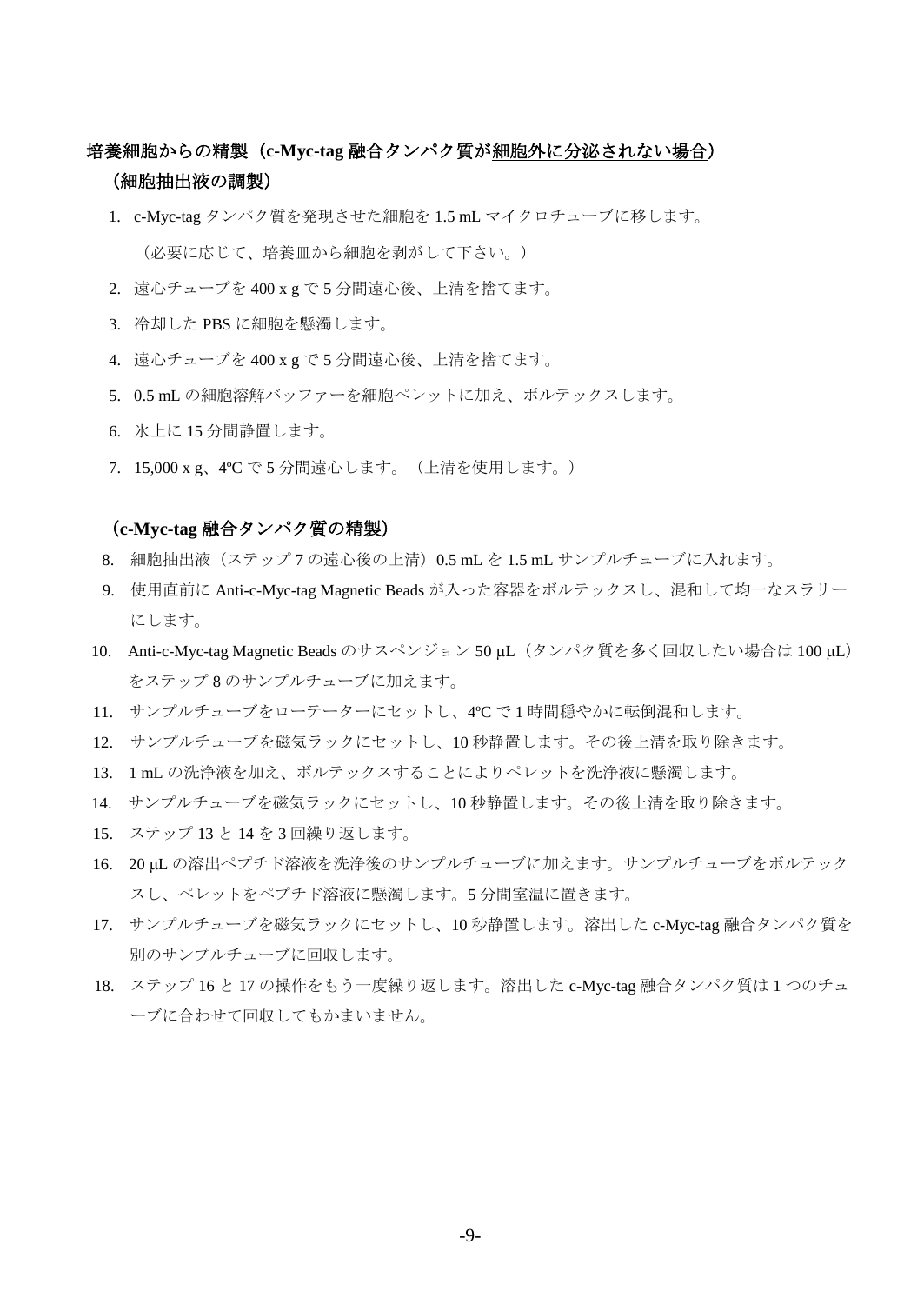#### 培養上清からの精製(**c-Myc-tag** 融合タンパク質が培養上清に分泌されている場合)

- 1. c-Myc-tag 融合タンパク質を発現させた細胞の培養上清を遠心チューブに集めます。
- 2. 遠心チューブを 400 x g で 5 分間遠心して細胞を沈殿させます。
- 3. 培養上清を新しい 15 mL の遠心チューブに移します。
- 4. 使用直前に Anti-c-Myc-tag Magnetic Beads が入った容器をボルテックスし、混和して均一なスラリー にします。
- 5. Anti-c-Myc-tag Magnetic Beads のサスペンジョン 50 µL (タンパク質を多く回収したい場合は 100µL) を培養上清の入った遠心チューブに加えます。
- 6. ローテーターにセットし、4ºC で 1 時間穏やかに転倒混和します。
- 7. 遠心チューブをスウィングローターにセットし、400 x g で 5 分間遠心します。上清を除きますが、上 清を完全に除去しないで、100~400 uL はペレットと一緒に遠心チューブの中に残しておきます。
- 8. 遠心チューブの中に残した 100~400 uL の上清とペレットをピペッティングを数回繰り返すことによ って懸濁します。
- 9. ペレットと 100~400 uL の上清の懸濁液を 1.5 mL サンプルチューブに移します。
- 10. サンプルチューブを磁気ラックにセットし、10 秒静置します。その後上清を取り除きます。
- 11. 1 mL の洗浄液を加え、ボルテックスすることによりペレットを洗浄液に懸濁します。
- 12. サンプルチューブを磁気ラックにセットし、10 秒静置します。その後上清を取り除きます。
- 13. ステップ 11 と 12 を 3 回繰り返します。
- 14. 20 µL の溶出ペプチド溶液を洗浄後のサンプルチューブに加えます。サンプルチューブをボルテック スし、ペレットをペプチド溶液に懸濁します。5 分間室温に置きます。
- 15. サンプルチューブを磁気ラックにセットし、10 秒静置します。溶出した c-Myc-tag 融合タンパク質を 別のサンプルチューブに回収します。
- 16. ステップ 14 と 15 の操作をもう一度繰り返します。溶出した c-Myc-tag 融合タンパク質は 1 つのチュ ーブに合わせて回収してもかまいません。

(注意:培養細胞からの精製プロトコルの 14-18 は培養上清からの精製プロトコルの 12-16 と同じです)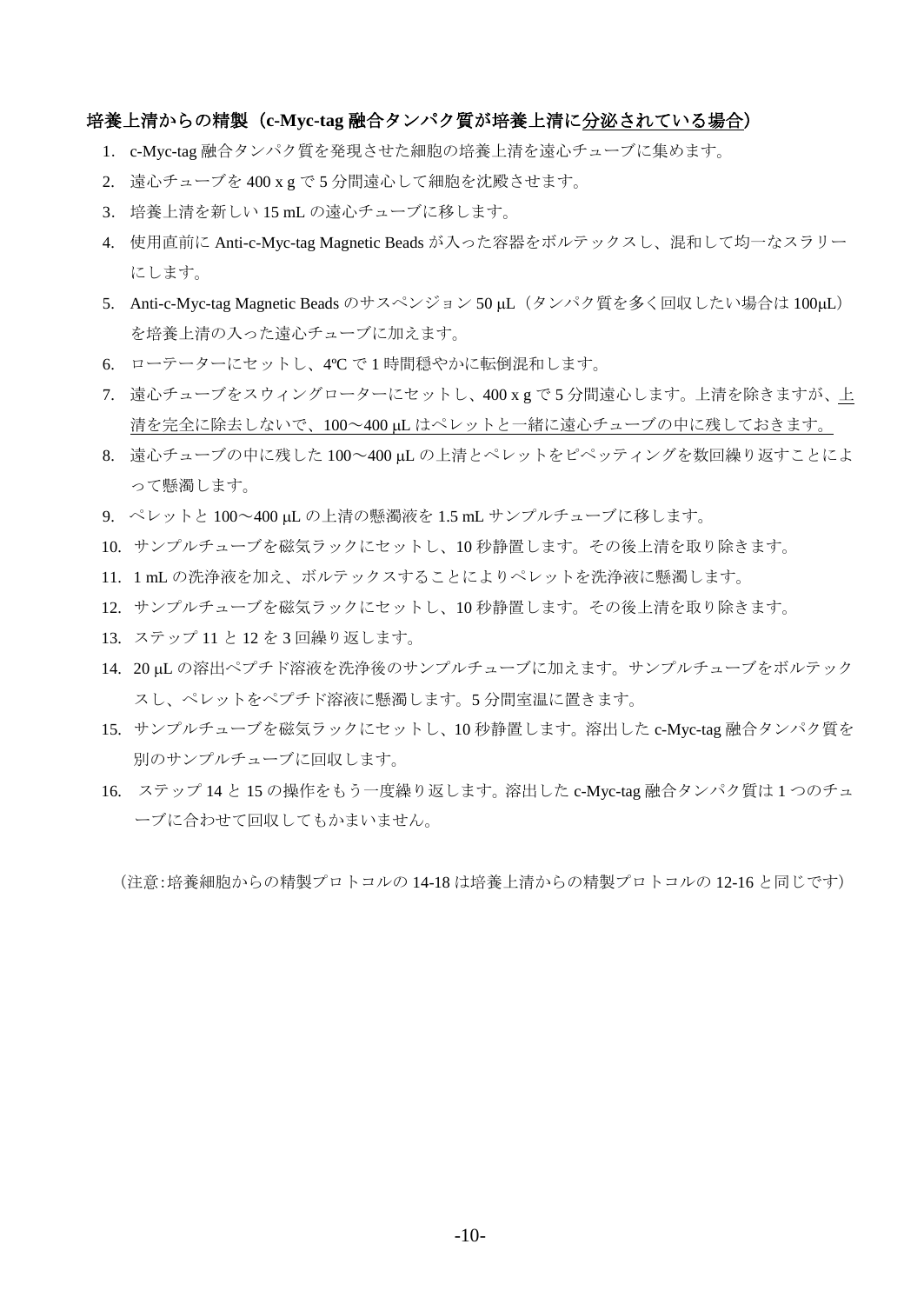## 精製の例

1. c-Myc-tag 融合 GST タンパク質の精製





プラスミド DNA で形質転換した大腸菌(JM109)を培養し、IPTG を加えてタンパク質発現を誘導しまし た。大腸菌ペレットを細胞溶解バッファー(0.5 mL/1 mL *E. coli* culture)に溶解させ、プロトコルに記載し た方法で精製しました。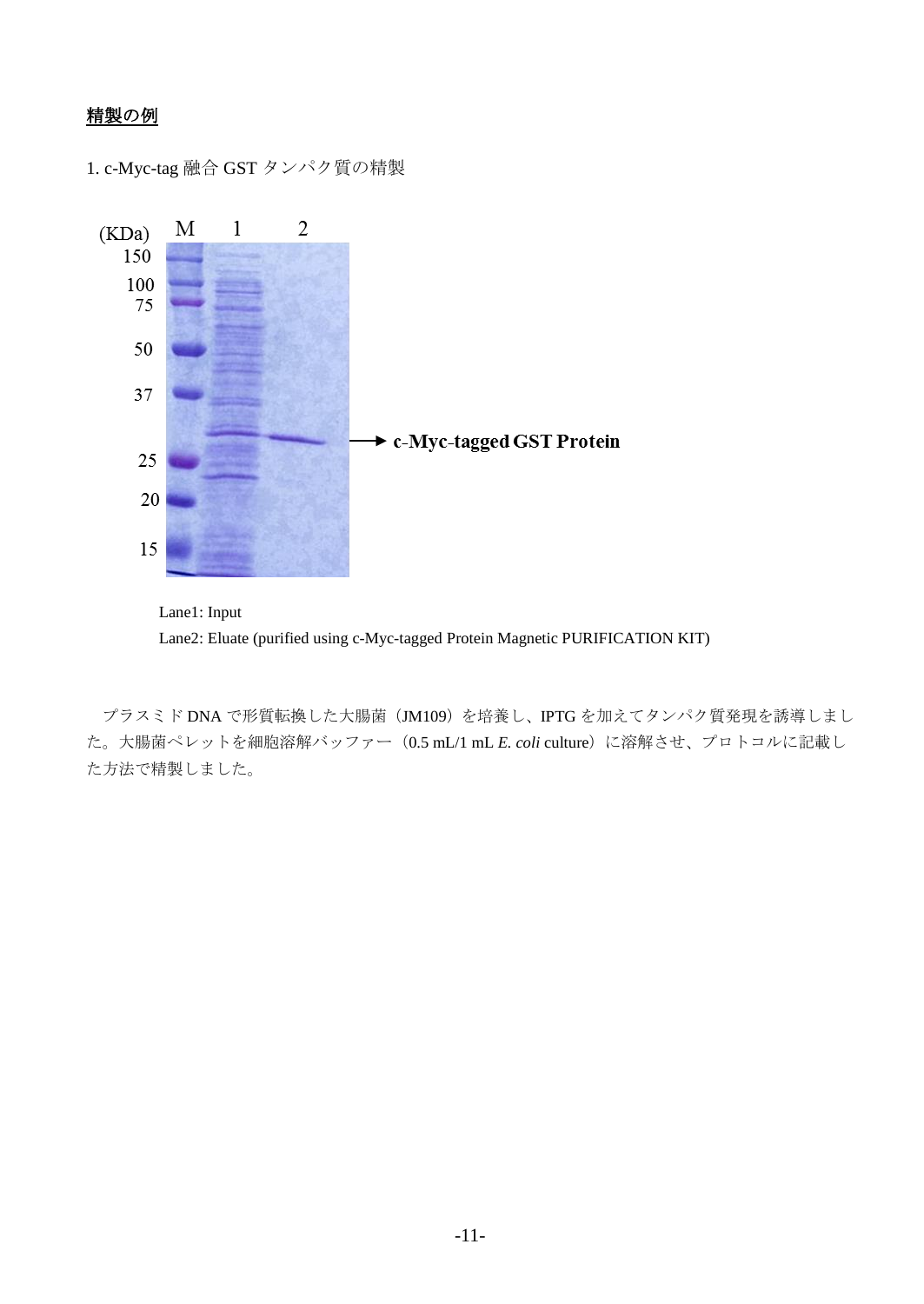## 精製の例

2. c-Myc-tag 融合 Sox2 タンパク質の精製





ヒト胎児腎由来細胞株 (HEK293T)に pcDNA-c-Myc-tagged Sox2 プラスミド DNA をトランスフェクショ ンし、60 時間培養しました。細胞を細胞溶解バッファー(0.5 mL/100-mm dish)に溶解させ、プロトコルに 記載した方法で精製しました。